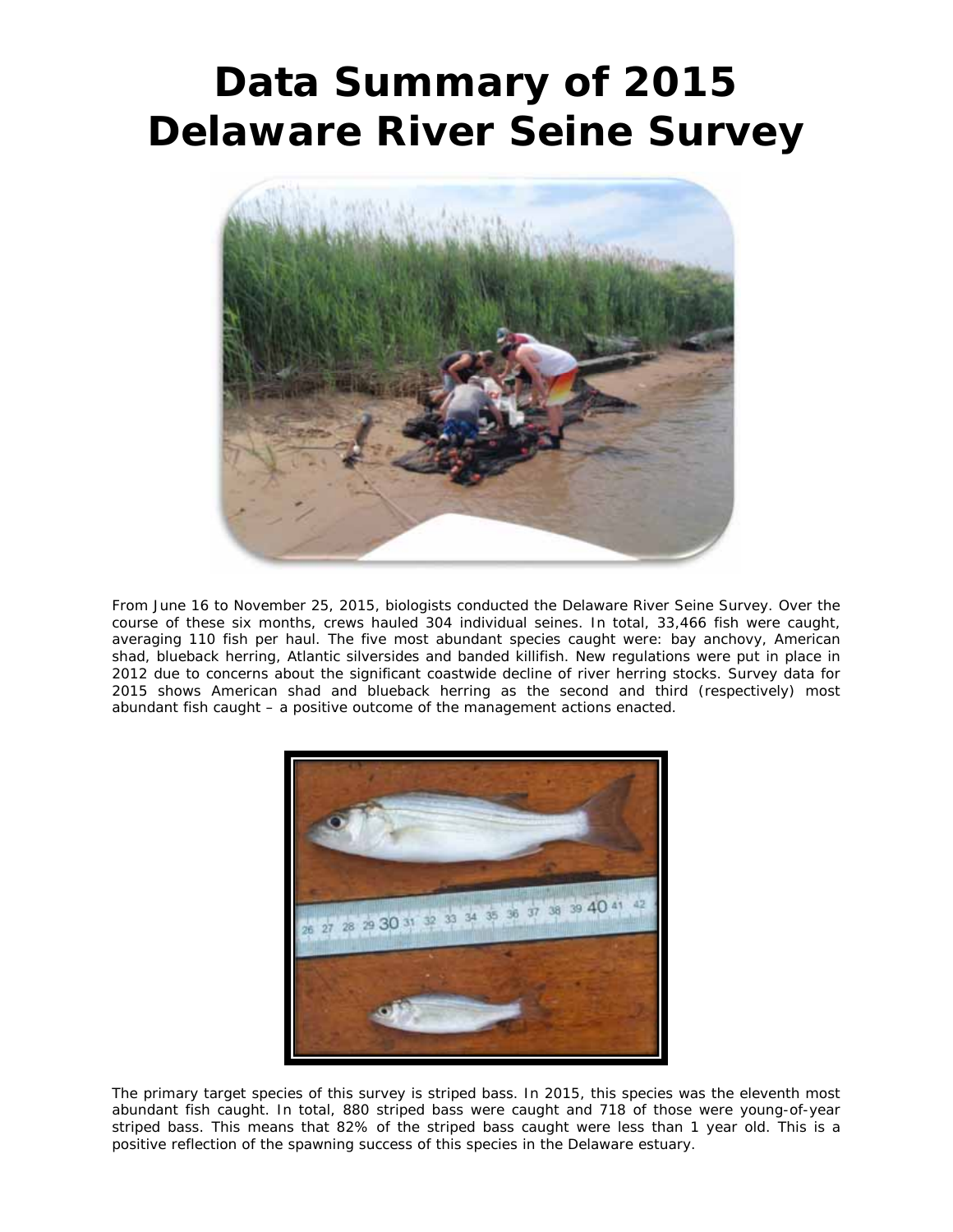| <b>SPECIES NAME</b>           | <b>TOTAL # CAUGHT</b> | <b>RELATIVE ABUNDANCE (%)</b> |
|-------------------------------|-----------------------|-------------------------------|
| <b>Bay Anchovy</b>            | 6,427                 | 19.205%                       |
| <b>American Shad</b>          | 5,627                 | 16.814%                       |
| <b>Blueback Herring</b>       | 4,417                 | 13.198%                       |
| <b>Atlantic Silverside</b>    | 3,879                 | 11.591%                       |
| <b>Banded Killifish</b>       | 2,262                 | 6.759%                        |
| <b>White Perch</b>            | 2,071                 | 6.188%                        |
| Mummichog                     | 1,886                 | 5.636%                        |
| <b>Eastern Silvery Minnow</b> | 1,771                 | 5.292%                        |
| <b>Spottail Shiner</b>        | 1,212                 | 3.622%                        |
| <b>Atlantic Menhaden</b>      | 1,073                 | 3.206%                        |
| <b>Striped Bass</b>           | 881                   | 2.633%                        |
| <b>Tessellated Darter</b>     | 458                   | 1.369%                        |
| <b>Rough Silverside</b>       | 402                   | 1.201%                        |
| Alewife                       | 328                   | 0.980%                        |
| <b>Gizzard Shad</b>           | 189                   | 0.565%                        |
| Hogchoker                     | 174                   | 0.520%                        |
| <b>Bluefish</b>               | 71                    | 0.212%                        |
| <b>Blue Crab</b>              | 64                    | 0.191%                        |
| <b>Channel Catfish</b>        | 53                    | 0.158%                        |
| <b>Atlantic Croaker</b>       | 31                    | 0.093%                        |
| <b>White Sucker</b>           | 25                    | 0.075%                        |
| <b>American Eel</b>           | 20                    | 0.060%                        |
| <b>Inland Silverside</b>      | 19                    | 0.057%                        |
| <b>Yellow Perch</b>           | 18                    | 0.054%                        |
| <b>Black Drum</b>             | 14                    | 0.042%                        |
| <b>Banded Sunfish</b>         | 10                    | 0.030%                        |
| <b>Pumpkinseed Sunfish</b>    | 10                    | 0.030%                        |
| <b>Brown Bullhead</b>         | 9                     | 0.027%                        |
| <b>Atlantic Needlefish</b>    | 8                     | 0.024%                        |
| <b>Bluegill Sunfish</b>       | $\overline{7}$        | 0.021%                        |
| <b>Crevalle Jack</b>          | $\overline{7}$        | 0.021%                        |
| <b>Largemouth Bass</b>        | $\overline{7}$        | 0.021%                        |
| Carp                          | 5                     | 0.015%                        |
| Spot                          | 5                     | 0.015%                        |
| <b>Black Bullhead</b>         | 4                     | 0.012%                        |
| <b>Striped Anchovy</b>        | 3                     | 0.009%                        |
| <b>Summer Flounder</b>        | 3                     | 0.009%                        |
| <b>Bowfin</b>                 | $\overline{2}$        | 0.006%                        |
| <b>Hickory Shad</b>           | $\overline{2}$        | 0.006%                        |
| Scup                          | $\overline{2}$        | 0.006%                        |
| Weakfish                      | $\overline{2}$        | 0.006%                        |
| <b>Golden Shiner</b>          | $\mathbf{1}$          | 0.003%                        |
| Goldfish                      | $\mathbf{1}$          | 0.003%                        |
| <b>Gray Snapper</b>           | $\mathbf{1}$          | 0.003%                        |
| <b>Smallmouth Bass</b>        | $\mathbf{1}$          | 0.003%                        |
| <b>Spotfin Shiner</b>         | $\mathbf{1}$          | 0.003%                        |
| <b>Striped Killifish</b>      | $\overline{1}$        | 0.003%                        |
| Walleye                       | $\mathbf{1}$          | 0.003%                        |
| <b>White Catfish</b>          | $\mathbf{1}$          | 0.003%                        |
| <b>Grand Total</b>            | 33,466                | 100.000%                      |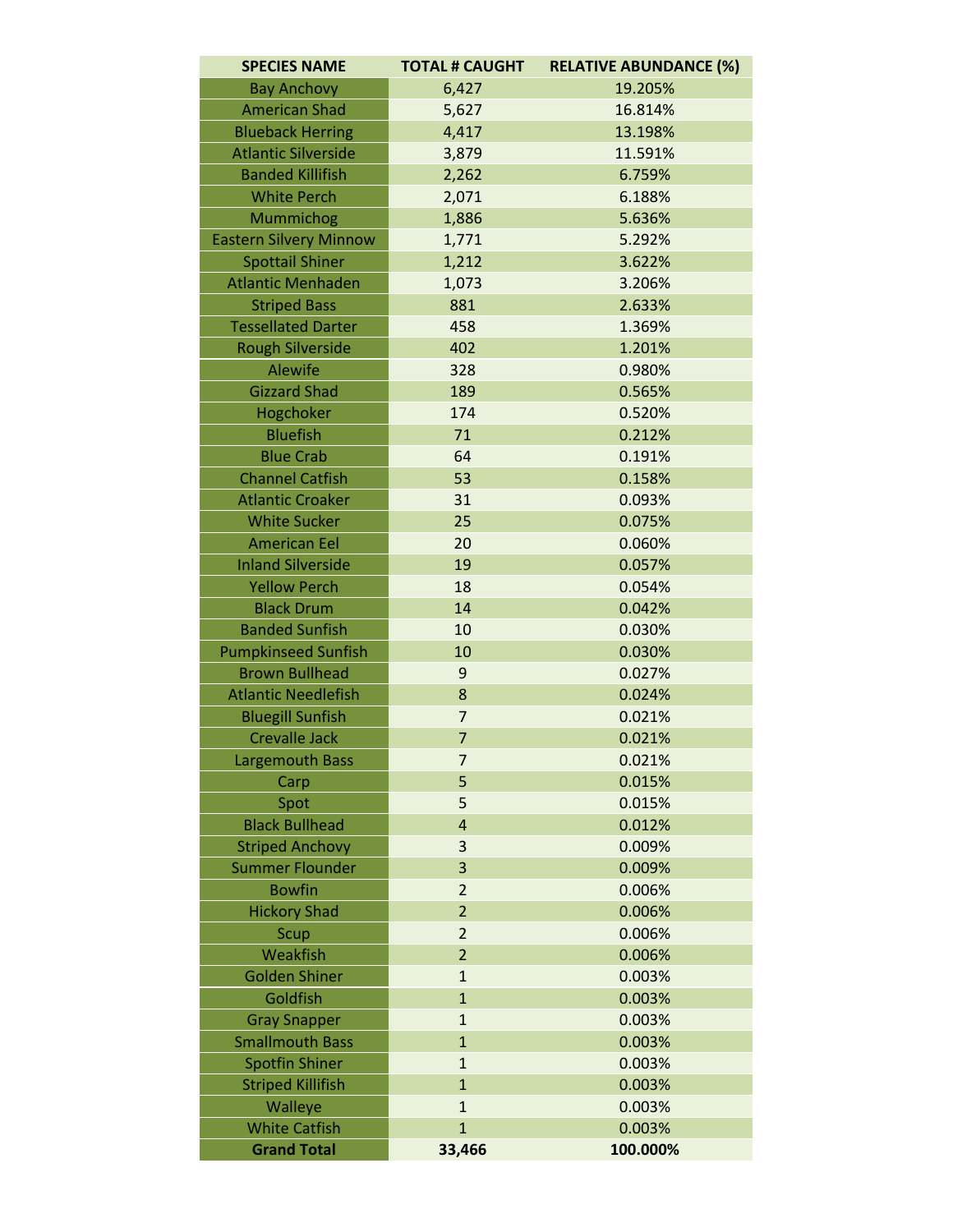During 2015, several species yielded significantly lower catches than in 2014. These decreases **do not** mean that the species are at risk – some of these species had higher than normal catches during 2014. The table below shows which species had the most significant decreases:

| <b>SPECIES</b>                | 2014  | 2015           | % DECREASE |  |  |  |
|-------------------------------|-------|----------------|------------|--|--|--|
| <b>Bluegill Sunfish</b>       | 67    | 7              | 89.55      |  |  |  |
| Weakfish                      | 17    | $\overline{2}$ | 88.24      |  |  |  |
| <b>Golden Shiner</b>          | 8     | $\mathbf{1}$   | 87.50      |  |  |  |
| <b>Striped Killifish</b>      | 6     | $\mathbf{1}$   | 83.33      |  |  |  |
| <b>Atlantic Menhaden</b>      | 4,325 | 1,073          | 75.19      |  |  |  |
| <b>Smallmouth Bass</b>        | 4     | 1              | 75.00      |  |  |  |
| <b>Gizzard Shad</b>           | 633   | 189            | 70.14      |  |  |  |
| <b>Pumpkinseed Sunfish</b>    | 31    | 10             | 67.74      |  |  |  |
| <b>Atlantic Croaker</b>       | 94    | 31             | 67.02      |  |  |  |
| <b>Summer Flounder</b>        | 9     | 3              | 66.67      |  |  |  |
| <b>White Catfish</b>          | 3     | $\mathbf{1}$   | 66.67      |  |  |  |
| <b>Eastern Silvery Minnow</b> | 4987  | 1771           | 64.49      |  |  |  |
| <b>White Perch</b>            | 5680  | 2071           | 63.54      |  |  |  |
| <b>Yellow Perch</b>           | 47    | 18             | 61.70      |  |  |  |
| <b>Striped Bass</b>           | 2135  | 881            | 58.74      |  |  |  |
| <b>Blue Crab</b>              | 140   | 64             | 54.29      |  |  |  |
| <b>Spottail Shiner</b>        | 2477  | 1212           | 51.07      |  |  |  |

## **TOTAL NUMBER CAUGHT**

During 2015, several species yielded higher than normal catches. Some increases could be a result of low numbers caught in 2014. In addition, sampling limitations yielded 304 hauls during the 2015 sampling season. This was 20 more hauls than completed in 2014. The table below lists the species with the greatest increases:

| <b>TOTAL NUMBER CAUGHT</b> |       |       |  |  |
|----------------------------|-------|-------|--|--|
| <b>SPECIES</b>             | 2014  | 2015  |  |  |
| <b>Bay Anchovy</b>         | 3,453 | 6,427 |  |  |
| <b>Atlantic Silverside</b> | 1,581 | 3,879 |  |  |
| <b>Mummichog</b>           | 783   | 1,886 |  |  |
| <b>Alewife</b>             | 172   | 328   |  |  |